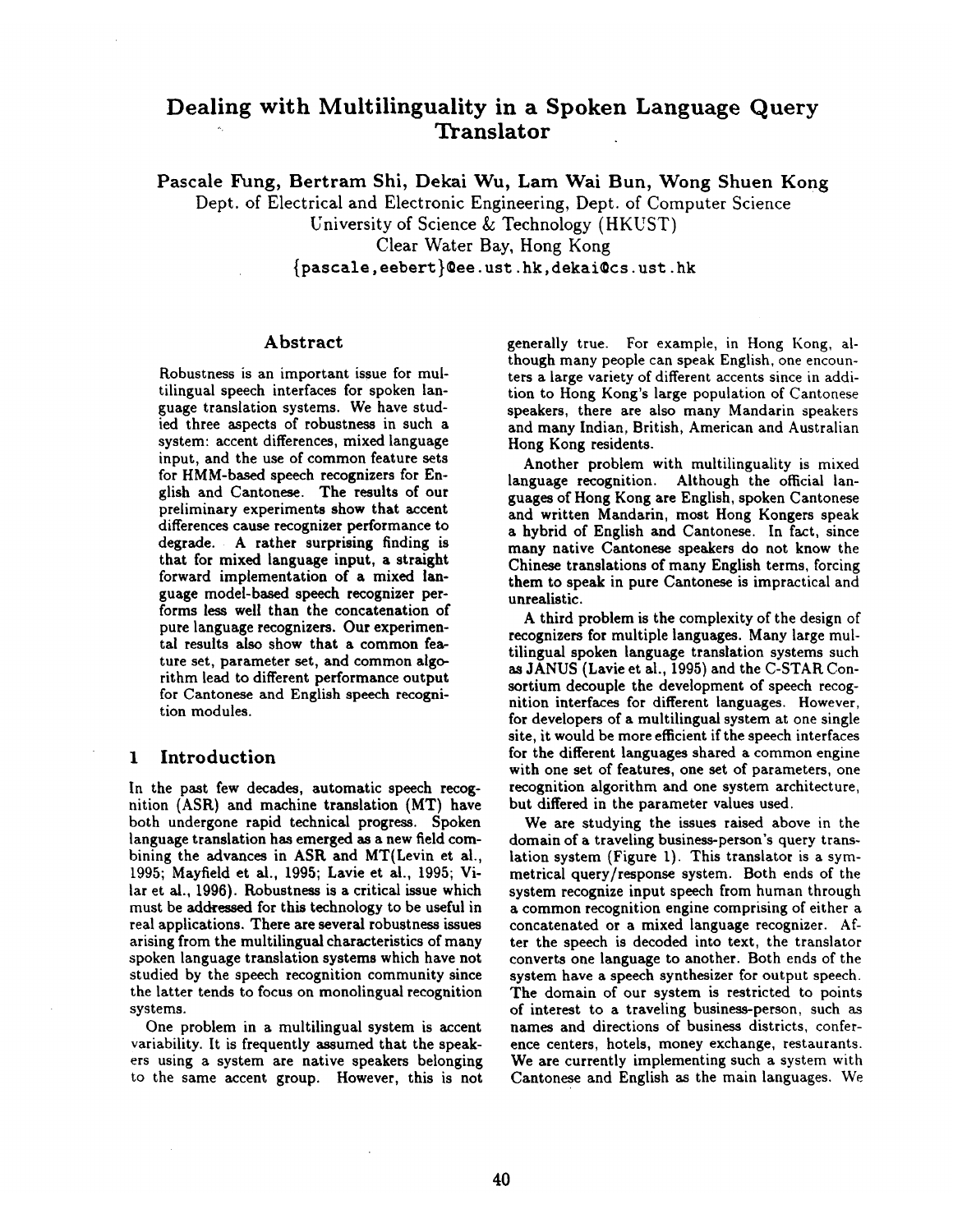use HMM-based, isolated word recognition system as the recognition engine, and a statistical translator for the translation engine.

### 2 Does accent affect speech recognizer performance?

We have performed a set of experiments to compare the effect of different accents. We train two sets of models: an English model using native American English speakers as reference and a Cantonese model using native Cantonese speakers as references. Word models of 34 (17 English and 17 Cantonese) simple commands were trained using 6 utterances of each command per speaker. The models were evaluated using a separate set of native Cantonese and native American English speakers. The recognition results are shown in Figure 2.

Our experimental results support the claim that recognition accuracy degrades in the presence of an unmodelled accent. In order to bring the recognizer performance for the non-native speaker to that of the native speaker, we need to improve the models in the recognizer. An obvious solution seems to train the model on different accents. However, it is quite a daunting task to train every language with every type of accent. One approximation is to train the system with a mixture of separate languages so that the model parameters would capture the spectral characteristics of more than one language. A mechanism for gradual accent adaptation might potentially increase recognition accuracies of the speech recognizers of both source and target languages.

### 3 How to deal with mixed language recognition?

Consider two possible ways to implement a mixed language recognizer $-(1)$  Use two pure monolingual recognizers to recognize different parts of the mixed language separately; (2) Use a single mixed language model where the word network allows words in both languages. Method (1) requires some sort of language identification to switch between two recognizers whereas method (2) seems to be more flexible and efficient.

We compared the recognition accuracies of a pure language recognizer with a mixed language recognizer. In the pure language recognizer, the word candidates are all from a single language dictionary, whereas the mixed language dictionary contains words from two dictionaries. See Figure 3. In the concatenation model, we assume *a priori* knowledge (possibly from a language identifier) of the language ID of the words. The *expected* recognition rate of the concatenation model is the product of the accuracies of the pure language model.

From this preliminary experiment, we discover

that although a *mired* language model offers greater flexibility to the speaker, it has a considerably lower performance than that of the *concatenation* of two pure language models. The reason for such a performance degradation of a mixed model is not difficult to deduce-the dictionary of a mixed model has more candidates. Consequently, the search result is less accurate. If the recognizer knows *a priori* which dictionary (English or Chinese) it should search for a particular word, it would make less error.

This is therefore a potentially interesting problem. Should we incorporate a language identifier in parallel to the recognizers or should we accept the loss in recognition rate but enjoy the flexibility of a mixed language recognizer? We will implement a language identifier and carry out more experiments to compare the output from the recognizers.

## 4 Can the source and target languages share the same recognition engine?

One important issue for multilinguality in a spoken language translator is the complexity of implementing more than one recognizer in the system. An efficient approach is to use recognizers which are identical except for parameter values. Will this enable robust recognizers?

The word-based HMM recognizers for English and Cantonese use identical features (Nine MFCCs and nine delta MFCCs.) The same microphone was used to record both languages. The same initialization procedure was used to initialize the recognizer for both languages. For English, the number of HMM states is deduced from spectrograms. For Cantonese, it is deduced from phoneme numbers for each word. The recognizers were evaluated using native English and Cantonese speakers who were not in the training set.

In general, the English recognizer is more robust than our Cantonese recognizer even though identical parameter set, training and testing mechanisms are used. Rather than jumping to the conclusion that a different feature set is needed for Cantonese, we would like to find out what other factors could cause a lower performance of the Cantonese recognizer. For example, we would like to perform experiments on a larger number of speakers to determine whether training and test speaker mismatch caused such a performance degradation.

### 5 Conclusion and future work

In this paper, we have examined three issues concerning the robustness of multilingual speech interfaces for spoken language translation systems: accent differences, mixed language input, and the use of common feature sets for HMM-based speech recognizers for English and Cantonese. From the re-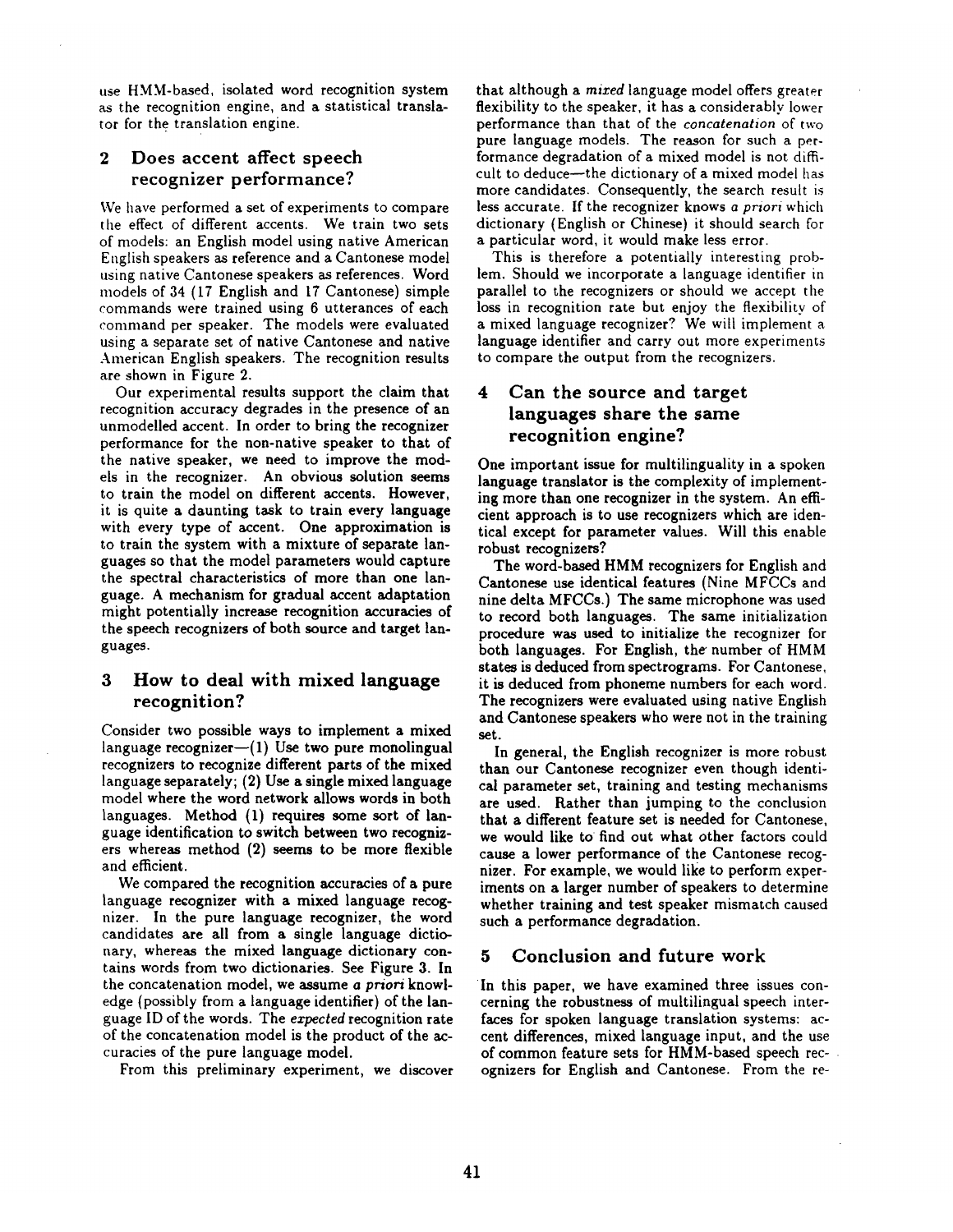

Figure 1: A symmetrical system as traveling business-person's query translator

|  |  |  | Figure 2: Speech recognizers perform better on native speakers |  |  |  |  |  |
|--|--|--|----------------------------------------------------------------|--|--|--|--|--|
|--|--|--|----------------------------------------------------------------|--|--|--|--|--|

|           |     | Native speaker   English model   Cantonese model |
|-----------|-----|--------------------------------------------------|
| English   | 94% | 77%                                              |
| Cantonese | 86% | 90%                                              |
| Average   | 90% | 83%                                              |

Figure 3: Speech recognizers perform better with concatenated pure language model than with mixed language model

| Native speaker | <b>Speech</b> | Mixed model       | English only | Cantonese only | Concatenate (expected) |
|----------------|---------------|-------------------|--------------|----------------|------------------------|
| English        | English       | $92\%$            | 94%          |                |                        |
|                | Cantonese     | $59\%$            |              | 77%            |                        |
|                | Mixed         | 64%               |              |                | 66%(72%)               |
| Cantonese      | English       | $\overline{86\%}$ | 86%          |                |                        |
|                | Cantonese     | 75%               |              | 90%            |                        |
|                | Mixed         | 68%               |              | $\rightarrow$  | 78%(77%)               |